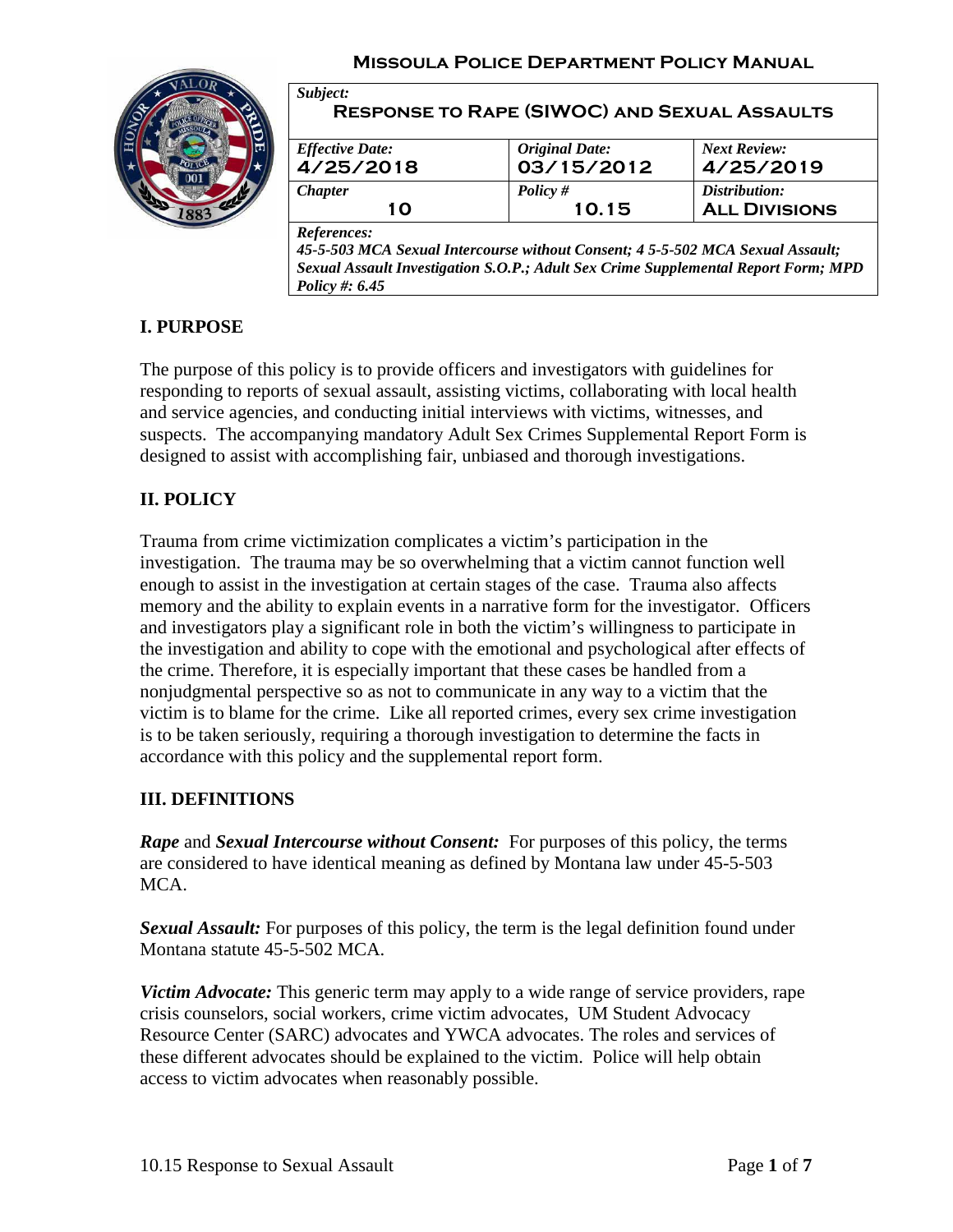*Third Party Reporter:* Any person who on behalf of an adult victim seeks to report a crime or obtain information to assist a victim in obtaining victim services.

*Blind Report:* For purposes of this policy the term is an instance created by the receipt of confidential information of a reported adult sex crime from any victim reluctant to make an official report to law enforcement.

### **IV. PROCEDURES**

#### **A.** Initial Officer Response

- 1. As part of any law enforcement first response, officers shall:
	- a. Make contact with the victim or third party reporter as soon as possible to address safety concerns and summon emergency medical assistance if needed,
	- b. Secure the crime scene to ensure that evidence is not lost, changed, or contaminated,
	- c. Begin a search for the suspect and contact when appropriate,
	- d. Temporarily detain or arrest the suspect as appropriate based on evidence of probable cause, and if the suspect is detained, attempt to get an early statement from any known suspect or contact detectives for further investigative guidance.
- 2. Responding officers shall be familiar with common defenses to the charges of sexual assault.
	- a. Non-stranger Assault

The majority of non-stranger sexual assaults result in a consent defense. Thus, evidence of particular importance includes:

- (i) Evidence of physical or verbal resistance on the part of the victim,
- (ii) Evidence of genital or non-genital injury,
- (iii) Document the victim's thoughts and feelings and sensations during the assault when offered by the victim,
- (iv) Information regarding the suspect's size and strength in comparison to the victim's size and strength,
- (v) Information regarding the environment in which the assault took place (such as isolation, soundproofing),
- (vi) Information regarding the victim's behavior after the assault, including common traumatic responses.
- b. Stranger Assault

Evidence in stranger sexual assaults often centers on a question of identification pending the processing of evidence collected, such as biological evidence for DNA, latent fingerprints, lineups, and trace evidence. Therefore, investigative strategies must remain flexible.

3. Assisting the Victim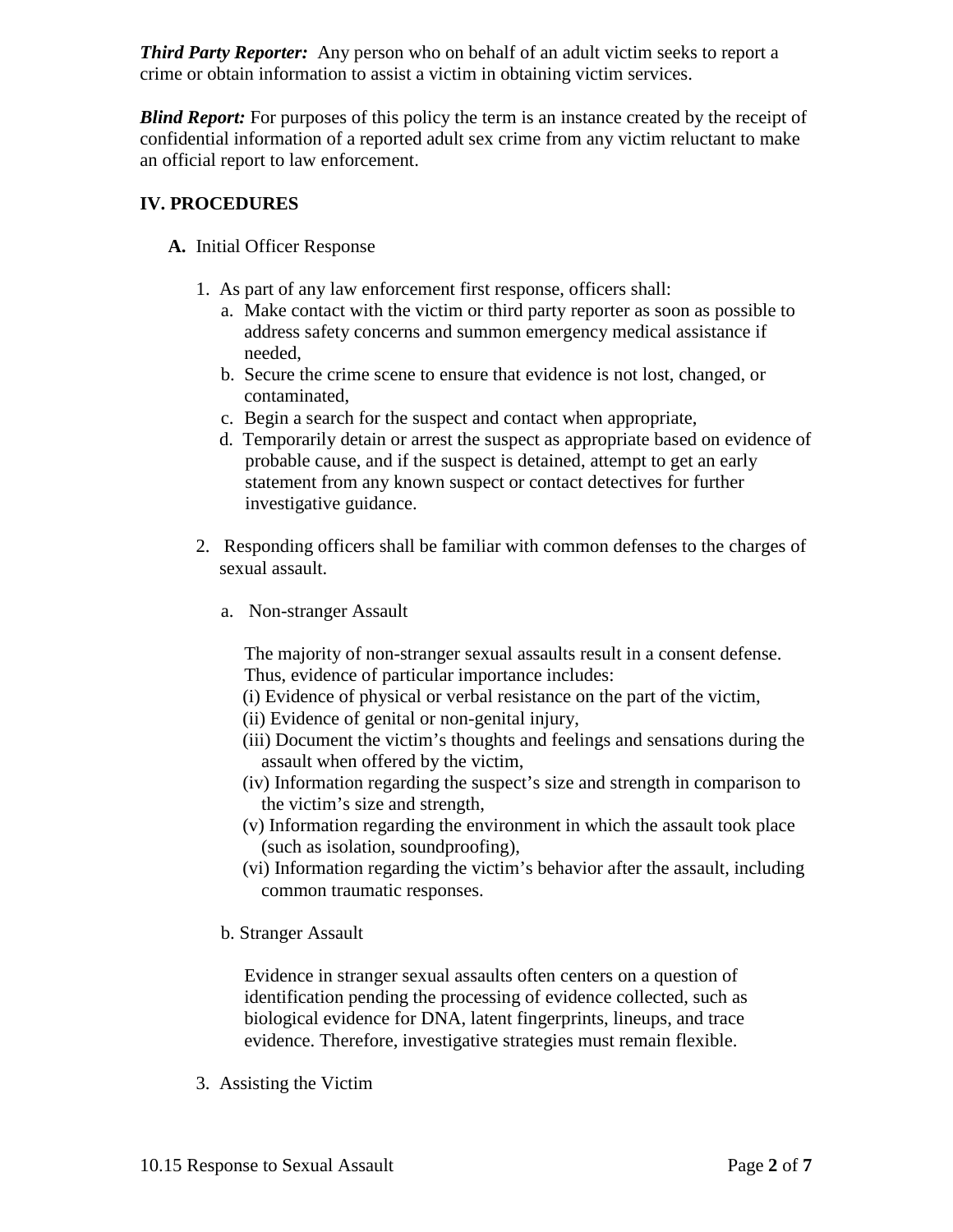As part of the first response, officers shall:

- a. Show understanding, patience, and respect for the victim and attempt to establish trust and rapport,
- b. Commend the victim for coming forward to the police,
- c. Inform the victim that victim advocacy will be contacted and services are available:
	- i. If the victim initially presents at the police department or a hospital, during normal business hours, the officer/detective will promptly arrange for an advocate response by emailing "Grp. PD Crime Victim Advocate."
	- ii. If the victim initially presents at the police department or a hospital outside of normal business hours, the officer/detective will promptly arrange for an advocate response by calling the YWCA Crisis Hotline.
		- The officer/detective may begin collecting personal and statistical information from the victim and explaining the process outlined in sections  $(c) - (f)$  below.
		- The victim may choose to volunteer general information about the incident, or the situation may require that the officer seek immediate information, before an advocate is available. However, the preferred response is to introduce an advocate to the victim as soon as possible, and allow the victim to decide if they would like the advocate with them during the preliminary interview.
	- iii. If the initial response is to a scene other than the MPD or a hospital, the responding officer will determine if the victim will agree to go to the PD or FirstSTEP for the initial interview,
		- If the victim agrees to go to the PD, use default advocate response protocol.
		- If the victim agrees to go to First STEP, promptly notify the 911 dispatcher to advise FirstSTEP and they arrange an advocate response. The officer will provide or arrange any necessary transportation for the victim.
		- If the victim chooses not to leave that location, the officer/detective may conduct the preliminary interview without an advocate, then leave the required written resource material with the victim and encourage the use of an advocate.
- d. Explain to victims the option of working with a responder of either sex and recognize that a victim may not be able or willing to immediately assist in the criminal investigation,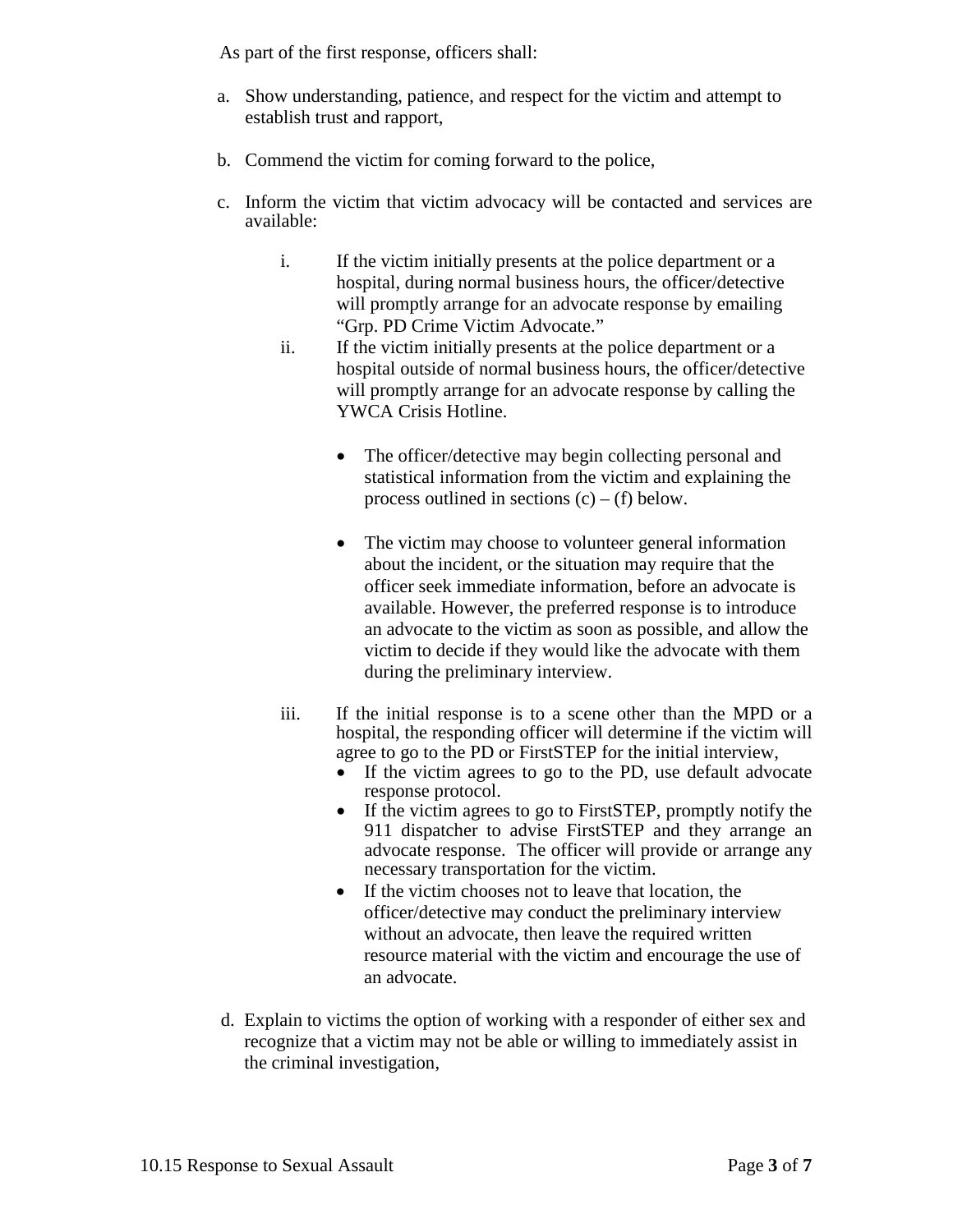- e. Supply victims of sexual assault with printed resources that include the phone number for the YWCA Crisis Hotline and the WWW address for [Missoula911.com](http://www.missoula911.com/) where extensive victim information is available,
- f. Advise victims they will not be arrested for minor offenses that might be discovered in the investigation, such as minor in possession,
- g. Explain the reporting options, the investigative process and the first responder's role,
- h. To the extent possible, the first responder initial interview should obtain the information necessary to determine a crime is being reported and document the basic information needed to request a follow-up investigation; cautiously limiting scope in order to avoid the need for repetitive questioning by investigators,
- i. Record in the Adult Sex Crimes Supplemental Report Form and written narrative all observations of the crime scene, the demeanor of the victim and any physical injuries,
- j. Arrange to transport or escort the victim to First Step if willing for completion of a sexual assault evidence collection kit.
- 4. Victim Interview:

Sexual assault investigations typically include both a preliminary and subsequent in-depth interview with the victim. The preliminary interview is intended to establish whether a crime has occurred and guide the collection of evidence. Further guidance on evidence collection and comprehensive followup interviews are found in the Sexual Assault Investigation Standard Operating Procedure (SOP).

Responding officers shall not ask the victim if he/she wants the assailant prosecuted.

In the initial response, the officer shall first establish the elements of the crime(s) and identify any and all witnesses, suspect(s), evidence, and crime scene(s).

- a. During the preliminary interview, the responding officer shall:
	- Obtain contact information for the victim, including temporary accommodations and information about the victim's preferred means of communication with investigators,
	- Explain the nature of the preliminary interview and the need for follow-up contacts with other professionals such as forensic examiners, detectives, evidence technicians and prosecutors,
	- Revisit the possibility of a victim advocate and/or support person for victims who initially declined the offer if the victim appears to be struggling with the reporting,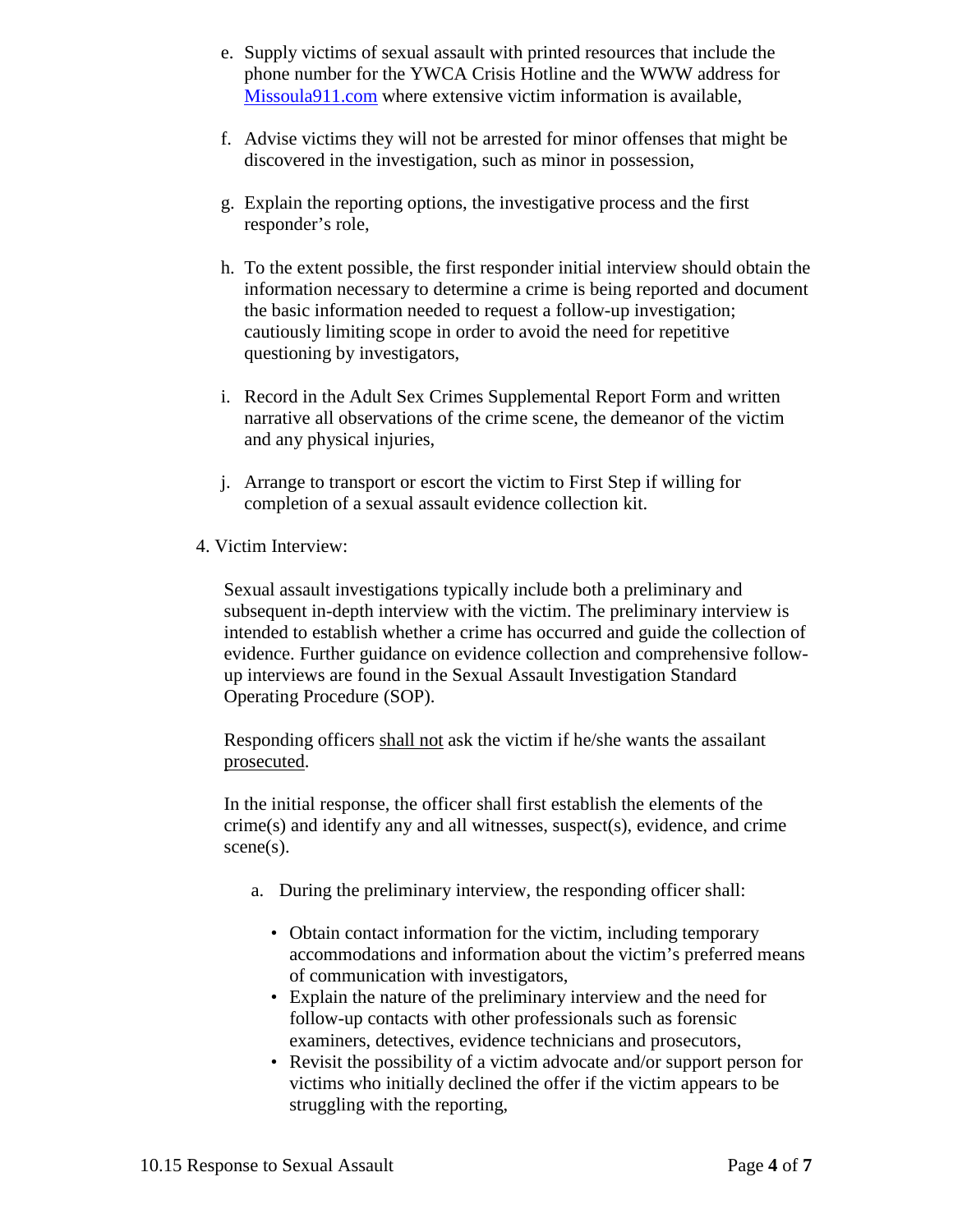- b. At the conclusion of the initial interview, the officer shall:
	- Give the victim the Department's contact information,
	- Advise the victim that a detective or supervisor will contact them the next business day to schedule a follow-up interview,
	- Encourage the victim to contact the Department with any additional information or evidence,
	- Remind the victim that visible evidence of injury may appear later, and to contact the investigators for additional photographs or other documentation,
	- Provide written referral information for victim service organizations and inform victim of the next steps in the investigation,
	- Provide transportation to First Step for the forensic exam, unless the victim declines such transportation,
	- Brief the forensic examiner prior to the exam of facts known about the assault to enhance the examination, and
	- Whenever possible, communicate with the forensic examiner at the conclusion of the forensic medical examination to determine if new information became available during the course of the examination.

### 5. Evidence Collection

- a. Officers shall collect crime scene evidence of rape and/or sexual assault consistent with standard protocols or request assistance from crime scene technicians and detectives.
- b. Whenever possible, special attention should be given to collecting perishable evidence of drug and/or alcohol use by suspects or victims as soon as practical (i.e. – Urine samples or BAC readings) and alcohol use by witnesses. (i.e. – BAC readings.)
- b. Victims shall be advised and encouraged to seek the services of First Step for a forensic medical examination, including blood or urine samples when alcohol or drugs may have facilitated a sexual assault.
- c. Officers shall explain the process and benefit of a sexual assault forensic medical examination to the victim by explaining the importance to investigative and apprehension efforts as well as for the victim's well being. This explanation is particularly important when the victim is reporting with 120 hours (five days) of the assault, as this is the best opportunity to collect physical evidence.
- d. Officers shall advise the victim that participating in a forensic exam does not obligate the victim to pursue a criminal complaint. Officers shall not coerce victims to go to the hospital or FirstStep.
- 6. Information / Officer Advice
	- a. In cases where a victim or third party reporter is only seeking information or advice about obtaining victim services then the officer shall provide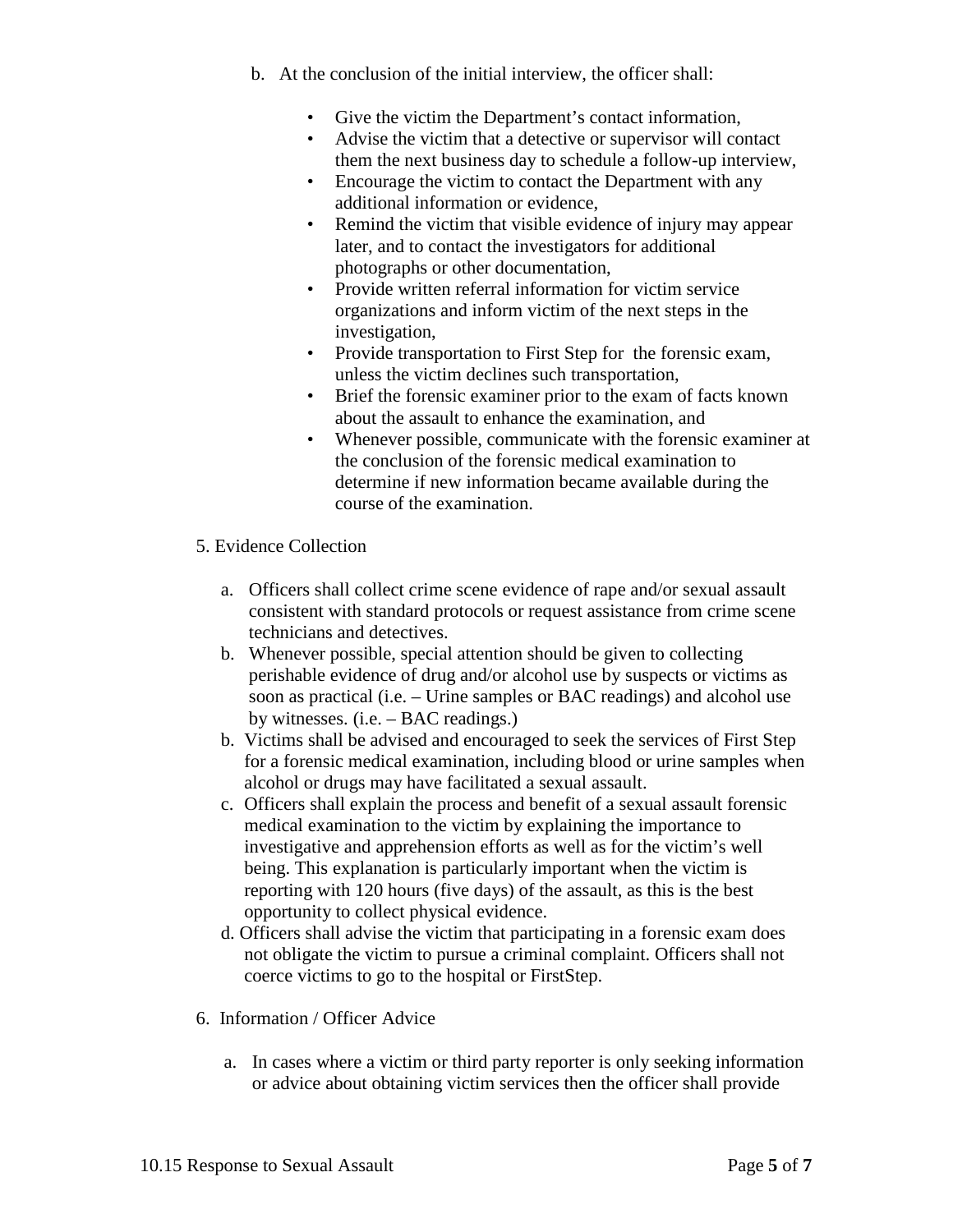copies of written materials and relay that to the dispatcher when clearing the call.

#### 7. Documentation

- a. Officers will document every response to or investigation of a reported rape or sexual assault by completing a properly coded offense report.
- b. The primary responding officer will utilize the Adult Sex Crime Supplemental Report Form to document any information obtainable during the preliminary investigation.
- c. Officers shall as accurately as possible use the victim's own words in written reports and avoid using the language of consensual sex.
- d. Offense reports regardless of misdemeanor or felony sex crimes will be routed for assignment and/or review by the Detective Division.
- e. Blind Reporting If an adult victim is not willing to provide sufficient information during the initial contact or does not wish to make a criminal complaint at the time, then an officer shall use an Adult Sex Crimes Supplemental Report Form to draft a record of the events with a short narrative including CFS # and whatever facts or information was learned. The completed form will be forwarded through their supervisor to the detective division for review and should not be done using electronic mail.

i. Sex offenses against minors must generate a case report and may not be documented as a Blind Report or a Third Party Report.

- f. Third Party Reporting The blind reporting procedure shall be used for third party reporting where an adult victim is not identified or cannot be contacted.
- g. In instances where evidence is received during the Blind or Third Party Reporting to the MPD, a case # must be obtained and report must be made to document chain of custody. The victim will be identified as Jane or John Doe, as well as noting the existence of a blind report. The case will be coded as "Suspicious Activity."
- 8. Supervisor Responsibility
	- a. Supervisors shall:
		- (i) Respond to coordinate with officers investigating all felony sex crimes. The coordination should be done discreetly to avoid too many first responders interacting with the victim during initial reporting,
		- (ii) Ensure that victims are dealt with properly by clarifying their expectations of line officers,
		- (iii) Assist in locating resources to effectively investigate sexual assaults,
		- (iv) Include victim services information regularly at roll call,